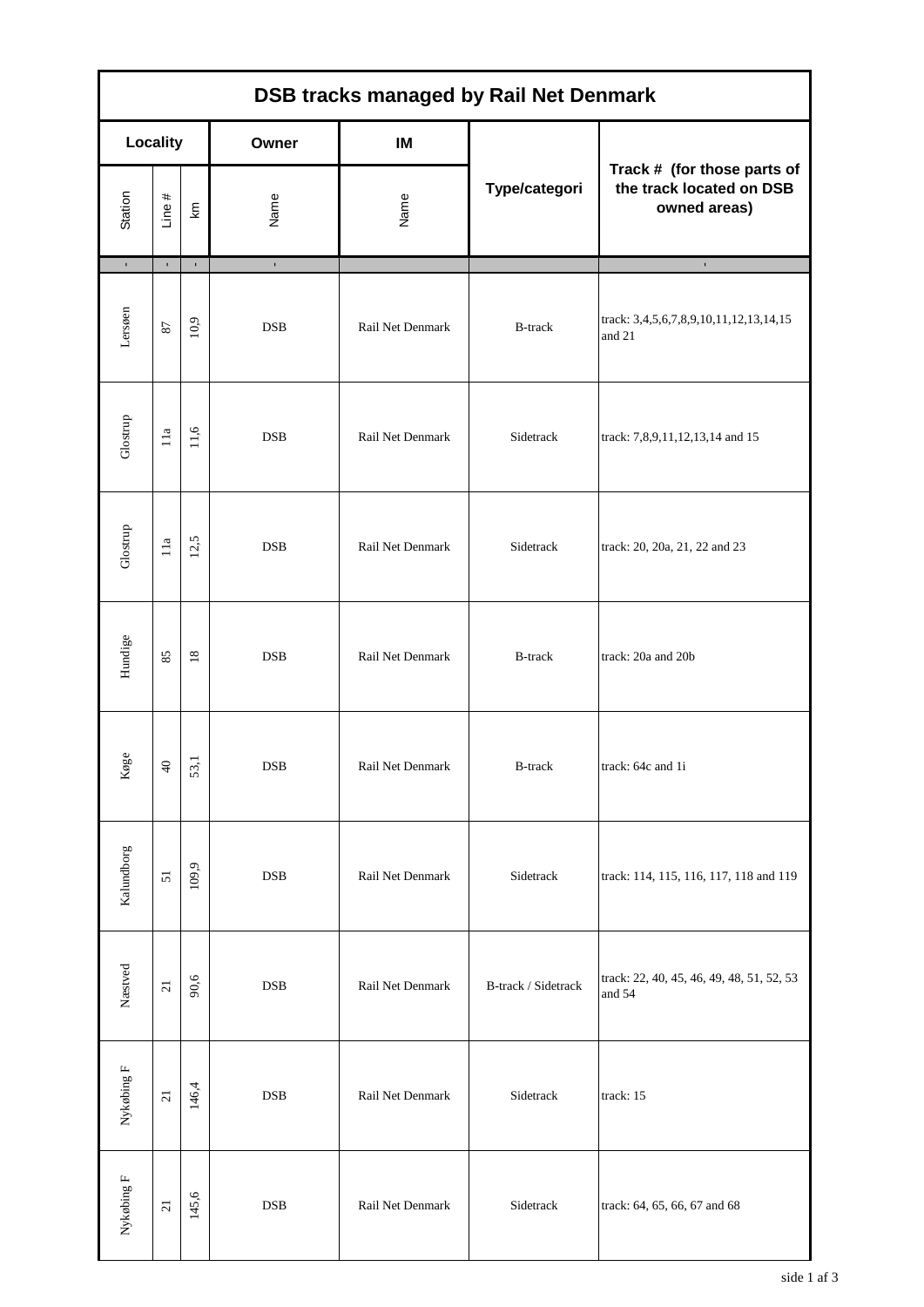| <b>Locality</b> |                 |              | Owner        | IM               |                                    |                                                                          |
|-----------------|-----------------|--------------|--------------|------------------|------------------------------------|--------------------------------------------------------------------------|
| Station         | Line $#$        | ξ            | Name         | Name             | Type/categori                      | Track # (for those parts of<br>the track located on DSB<br>owned areas)  |
| $\mathbf{r}$    | $\mathbf{r}$    | $\mathbf{r}$ | $\mathbf{r}$ |                  |                                    | $\mathbf{r}$                                                             |
| Ringsted        | 12              | 63,8         | <b>DSB</b>   | Rail Net Denmark | <b>B-track</b>                     | track: 15 and 101                                                        |
| Slagelse        | 13              | 93,3         | <b>DSB</b>   | Rail Net Denmark | Sidetrack                          | track: 7, 8, 9 and 10                                                    |
| Nyborg          | $\overline{4}$  | 131          | <b>DSB</b>   | Rail Net Denmark | Sidetrack / municipal<br>maintrack | track: 100 inkl. Kommunalt stamtrack<br>mod Koppers                      |
| Odense          | 15b             | 161          | <b>DSB</b>   | Rail Net Denmark | Sidetrack                          | track: 80, 81, 82, 83, 84, 85, 87, 88, 90,<br>95 and 96                  |
| Odense          | 15b             | 160,4        | <b>DSB</b>   | Rail Net Denmark | track to<br>Jernbanemuseum         | track: 16, 17, 202, 203, 204, 206, 206a,<br>206b and 206c                |
| Frederikshavn   | 25              | 333,2        | <b>DSB</b>   | Rail Net Denmark | Sidetrack                          | track: 11, 12, 15, 16 and 18<br>(Discontinued)                           |
| Struer          | 33 <sub>b</sub> | 201,4        | <b>DSB</b>   | Rail Net Denmark | Sidetrack                          | track: 94, 95 and 97                                                     |
| Struer          | 33 <sub>b</sub> | 202          | <b>DSB</b>   | Rail Net Denmark | Sidetrack                          | track: Gl 8, GL 9 and DSB Loadingtrack                                   |
| Vejle           | 23a             | 25,4         | <b>DSB</b>   | Rail Net Denmark | Sidetrack                          | track: 30, 31, 32, 33, 40, 41, 42, 43, 50,<br>51, 52, 53, 54, 54a and 73 |